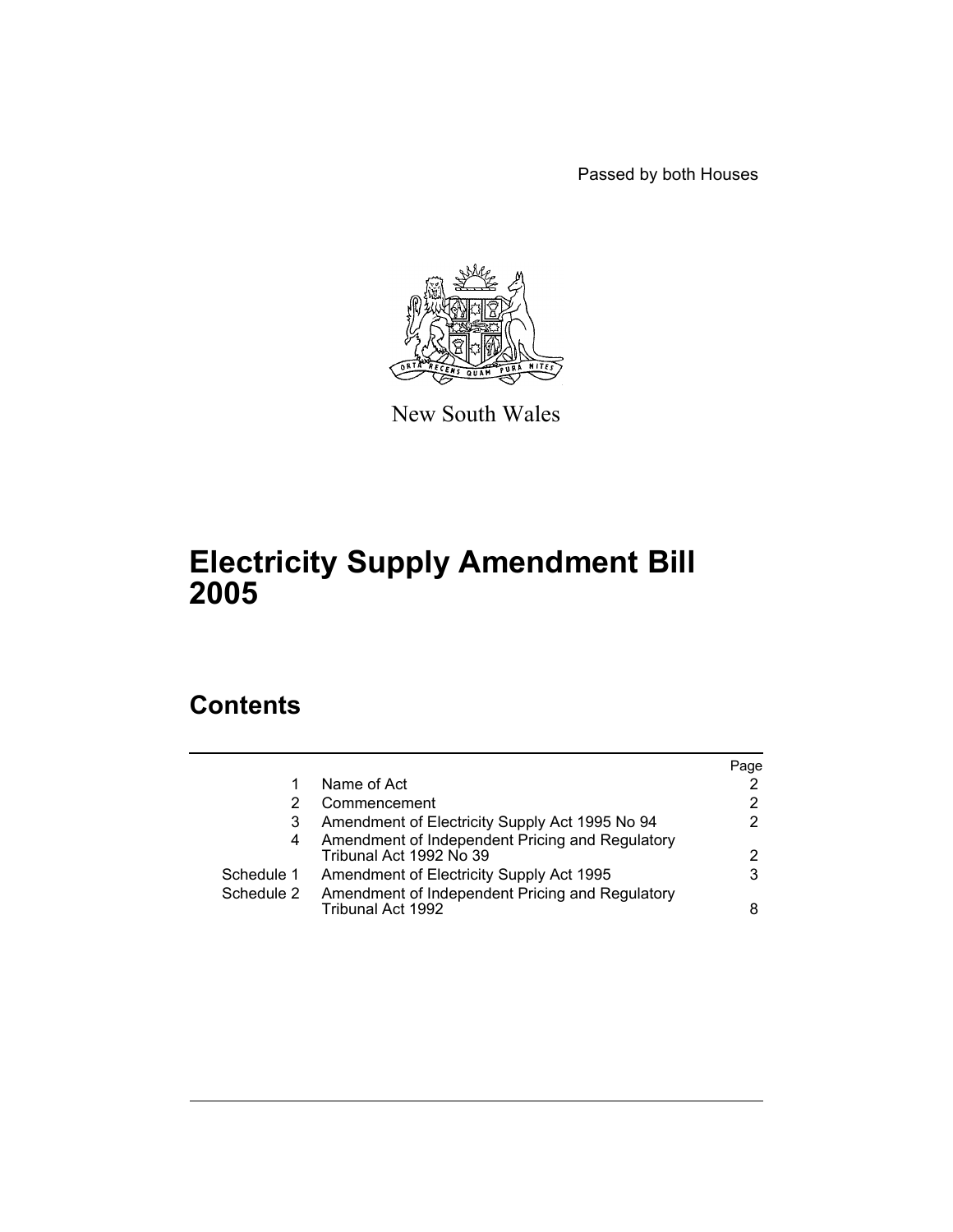**Contents** 

Page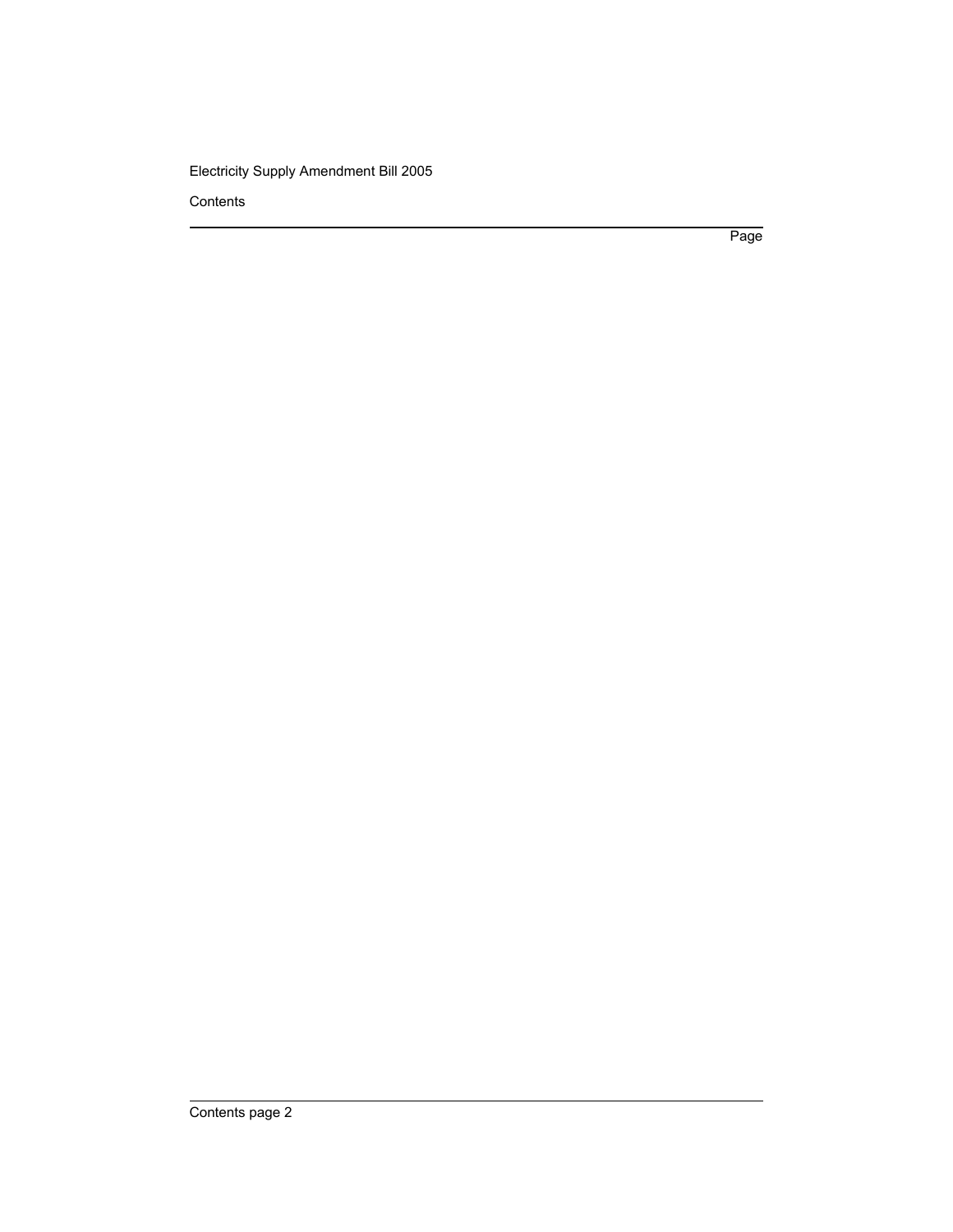*I certify that this PUBLIC BILL, which originated in the LEGISLATIVE ASSEMBLY, has finally passed the LEGISLATIVE COUNCIL and the LEGISLATIVE ASSEMBLY of NEW SOUTH WALES.*

> *Clerk of the Legislative Assembly. Legislative Assembly, Sydney, , 2005*



New South Wales

## **Electricity Supply Amendment Bill 2005**

Act No , 2005

An Act to amend the *Electricity Supply Act 1995* with respect to endorsements on licences, greenhouse gas benchmark participants, abatement certificates and distribution systems; and for other purposes.

*I have examined this Bill, and find it to correspond in all respects with the Bill as finally passed by both Houses.*

*Chairman of Committees of the Legislative Assembly.*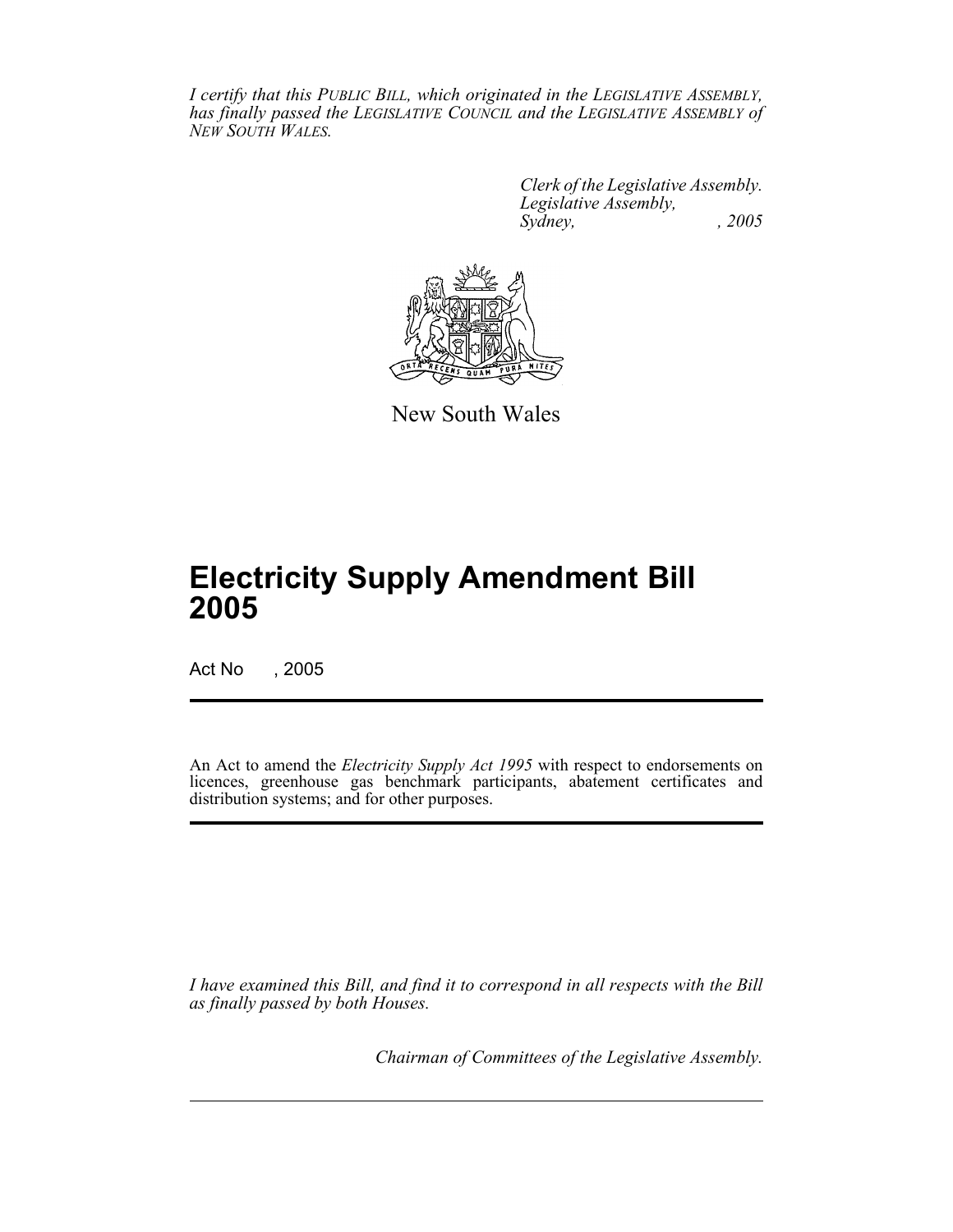| <b>Name of Act</b>                                                                               | $\overline{2}$                             |
|--------------------------------------------------------------------------------------------------|--------------------------------------------|
| This Act is the <i>Electricity Supply Amendment Act 2005</i> .                                   | 3                                          |
| <b>Commencement</b>                                                                              | $\overline{4}$                             |
| This Act commences on a day or days to be appointed by proclamation.                             | 5                                          |
| Amendment of Electricity Supply Act 1995 No 94                                                   | 6                                          |
| The <i>Electricity Supply Act 1995</i> is amended as set out in Schedule 1.                      | 7                                          |
| Amendment of Independent Pricing and Regulatory Tribunal Act 1992<br><b>No 39</b>                | $\begin{array}{c} 8 \\ 9 \end{array}$      |
| The Independent Pricing and Regulatory Tribunal Act 1992 is amended<br>as set out in Schedule 2. | 10<br>11                                   |
|                                                                                                  | The Legislature of New South Wales enacts: |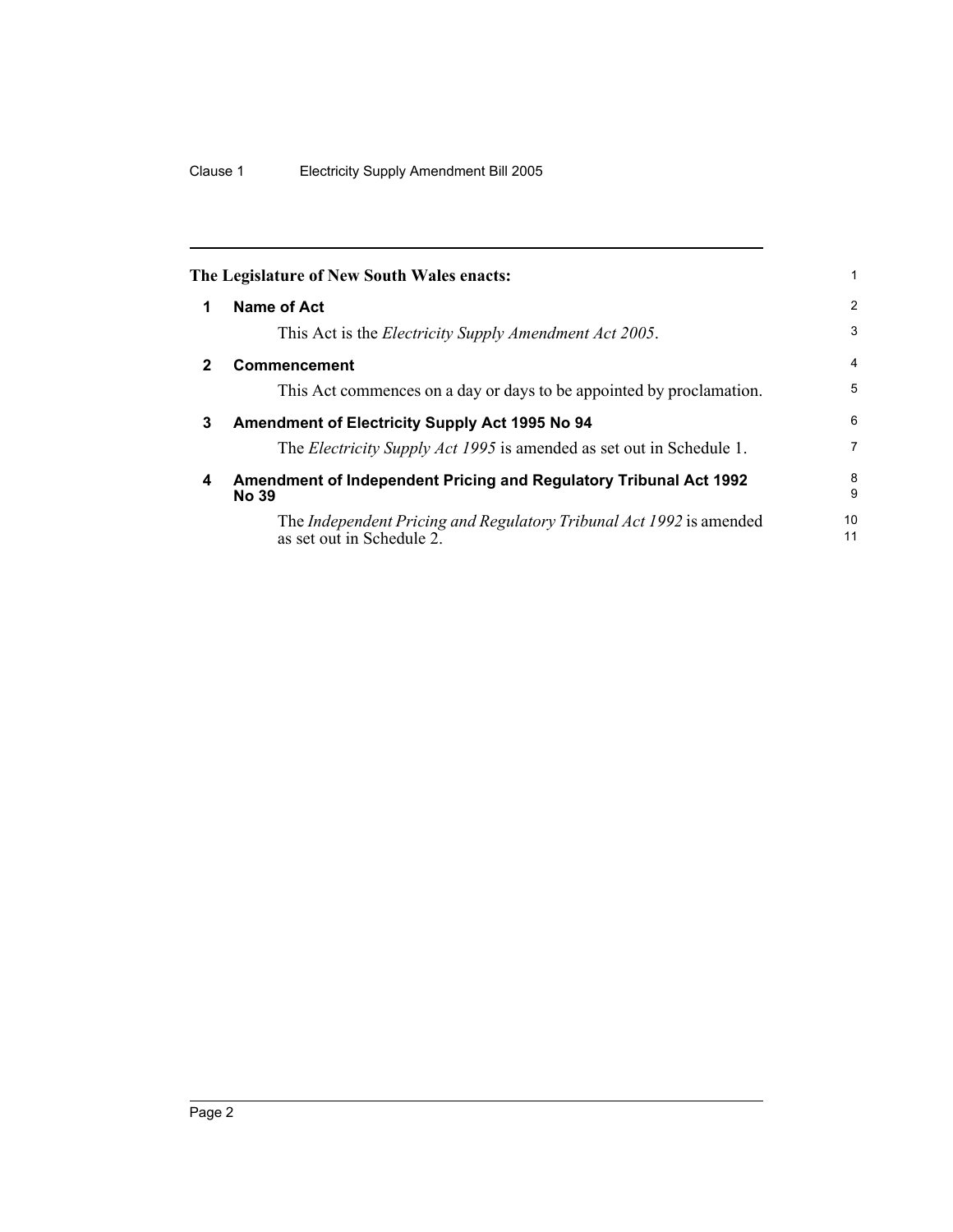Amendment of Electricity Supply Act 1995 Schedule 1

|     | <b>Schedule 1</b>                                                                                                     | <b>Amendment of Electricity Supply Act</b><br>1995                                                                                                                                     | $\mathbf{1}$<br>$\overline{2}$ |  |  |  |
|-----|-----------------------------------------------------------------------------------------------------------------------|----------------------------------------------------------------------------------------------------------------------------------------------------------------------------------------|--------------------------------|--|--|--|
|     |                                                                                                                       | (Section 3)                                                                                                                                                                            | 3                              |  |  |  |
| [1] |                                                                                                                       | Section 33A Endorsements on retail suppliers' licences                                                                                                                                 | $\overline{4}$                 |  |  |  |
|     |                                                                                                                       | Insert "by the Minister" after "attached" in section 33A (1).                                                                                                                          | 5                              |  |  |  |
| [2] |                                                                                                                       | Section 33A (5) and (6)                                                                                                                                                                | 6                              |  |  |  |
|     |                                                                                                                       | Insert after section $33A(4)$ :                                                                                                                                                        | 7                              |  |  |  |
|     | (5)                                                                                                                   | An endorsement may be attached to a retail supplier's licence<br>when the licence is granted or at any later time and may be<br>removed at any time by the Minister.                   | 8<br>9<br>10                   |  |  |  |
|     | (6)                                                                                                                   | Conditions of an endorsement that are imposed by the Minister<br>may be varied or revoked by the Minister at any time.                                                                 | 11<br>12                       |  |  |  |
| [3] | <b>Section 77 Regulatory functions of Tribunal</b>                                                                    |                                                                                                                                                                                        |                                |  |  |  |
|     | $(2)$ (b).                                                                                                            | Insert "or an endorsement attached to a licence" after "licence" in section 77                                                                                                         | 14<br>15                       |  |  |  |
| [4] | Section 77 (2) (c)                                                                                                    |                                                                                                                                                                                        | 16                             |  |  |  |
|     |                                                                                                                       | Insert "or an endorsement attached to a licence" after "licence".                                                                                                                      | 17                             |  |  |  |
| [5] | Section 77 (2) (d)                                                                                                    |                                                                                                                                                                                        |                                |  |  |  |
|     |                                                                                                                       | Insert "or an endorsement attached to a licence" after "licence".                                                                                                                      | 19                             |  |  |  |
| [6] | Section 87 Licence auditing functions of Tribunal                                                                     |                                                                                                                                                                                        |                                |  |  |  |
|     | Insert "and the endorsements attached to licences held by them" after "licences<br>held by them" in section $87(1)$ . |                                                                                                                                                                                        |                                |  |  |  |
| [7] | <b>Section 87 (2)</b>                                                                                                 |                                                                                                                                                                                        | 23                             |  |  |  |
|     | Insert "and the endorsements attached to licences held by them" after "licences<br>held by them".                     |                                                                                                                                                                                        |                                |  |  |  |
| [8] | evidence                                                                                                              | Section 87B Provision and maintenance of information, documents and                                                                                                                    | 26<br>27                       |  |  |  |
|     | Insert after section 87B (2):                                                                                         |                                                                                                                                                                                        |                                |  |  |  |
|     | (3)                                                                                                                   | For the purposes of monitoring and reporting under section 87,<br>the Chairperson of the Tribunal may, by notice in writing served<br>on the holder of a licence, require that person: | 29<br>30<br>31                 |  |  |  |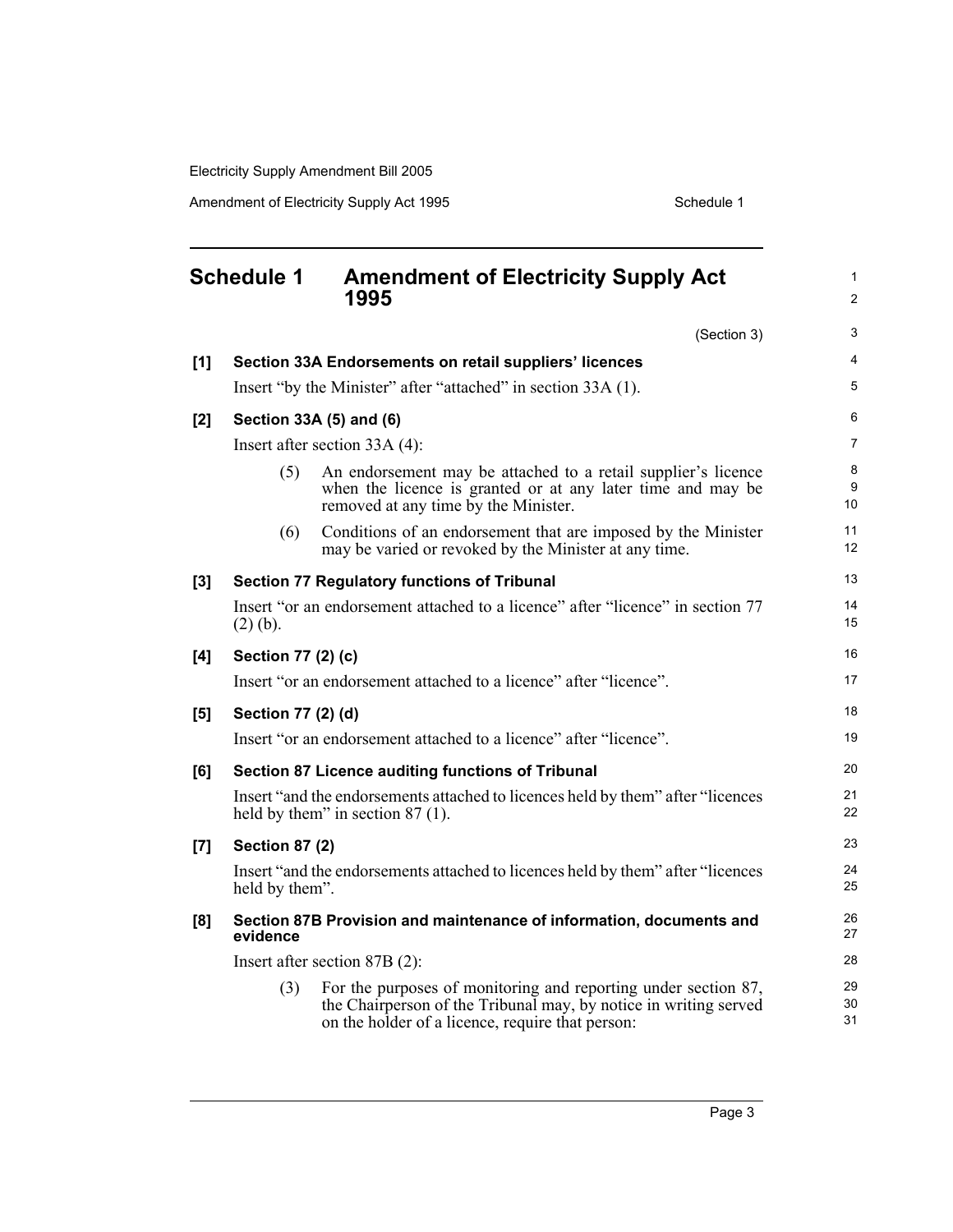Schedule 1 Amendment of Electricity Supply Act 1995

|        |                                                                                                                                      | (a) | to keep specified records including any documents<br>specified in the notice, and                                                                                                                | $\mathbf{1}$<br>2    |  |
|--------|--------------------------------------------------------------------------------------------------------------------------------------|-----|--------------------------------------------------------------------------------------------------------------------------------------------------------------------------------------------------|----------------------|--|
|        |                                                                                                                                      | (b) | to furnish specified information to the Tribunal.                                                                                                                                                | 3                    |  |
|        | (4)                                                                                                                                  |     | Nothing in subsection (3) limits the powers of the Tribunal under<br>subsection $(1)$ .                                                                                                          | 4<br>5               |  |
| [9]    | <b>Section 88 Annual reports</b>                                                                                                     |     |                                                                                                                                                                                                  | 6                    |  |
|        |                                                                                                                                      |     | Insert "and the endorsements attached to licences held by them" after "licences<br>held by them" in section $88(1)$ .                                                                            | $\overline{7}$<br>8  |  |
| $[10]$ | <b>Section 97AB Definitions</b>                                                                                                      |     |                                                                                                                                                                                                  | 9                    |  |
|        |                                                                                                                                      |     | Omit the definition of <i>large customer</i> . Insert instead:                                                                                                                                   | 10                   |  |
|        |                                                                                                                                      |     | <i>large customer</i> means:                                                                                                                                                                     | 11                   |  |
|        |                                                                                                                                      | (a) | a customer (other than a retail supplier) that on its own<br>account, or together with one or more other such customers<br>(who are related entities), uses:                                     | 12<br>13<br>14       |  |
|        |                                                                                                                                      |     | 100 gigawatt hours or more of electricity at a single<br>(i)<br>site in this State in any year, or                                                                                               | 15<br>16             |  |
|        |                                                                                                                                      |     | 100 gigawatt hours or more of electricity at more<br>(ii)<br>than one site in this State in any year, at least one of<br>which uses 50 gigawatt hours or more of electricity<br>in that year, or | 17<br>18<br>19<br>20 |  |
|        |                                                                                                                                      | (b) | a related entity of a customer referred to in paragraph (a),<br>whether or not the entity is a customer.                                                                                         | 21<br>22             |  |
| $[11]$ | entity"                                                                                                                              |     | Section 97AB, definitions of "related body corporate" and "related                                                                                                                               | 23<br>24             |  |
|        | Insert in alphabetical order:                                                                                                        |     |                                                                                                                                                                                                  |                      |  |
|        | <i>related body corporate</i> of a person has the same meaning as it has<br>in the <i>Corporations Act 2001</i> of the Commonwealth. |     |                                                                                                                                                                                                  |                      |  |
|        | <i>related entity</i> of a customer means a person (whether or not a<br>customer) who is:                                            |     |                                                                                                                                                                                                  |                      |  |
|        |                                                                                                                                      | (a) | a related body corporate of the customer, or                                                                                                                                                     | 30                   |  |
|        |                                                                                                                                      | (b) | a beneficiary of a trust of which the customer is or has at<br>any time been a trustee, or                                                                                                       | 31<br>32             |  |
|        |                                                                                                                                      | (c) | a trustee of a trust under which a person is a beneficiary, if<br>the person is a related entity of the customer because of<br>any other application or applications of this definition, or      | 33<br>34<br>35       |  |
|        |                                                                                                                                      | (d) | engaged in a joint venture with the customer or a related<br>entity of a customer.                                                                                                               | 36<br>37             |  |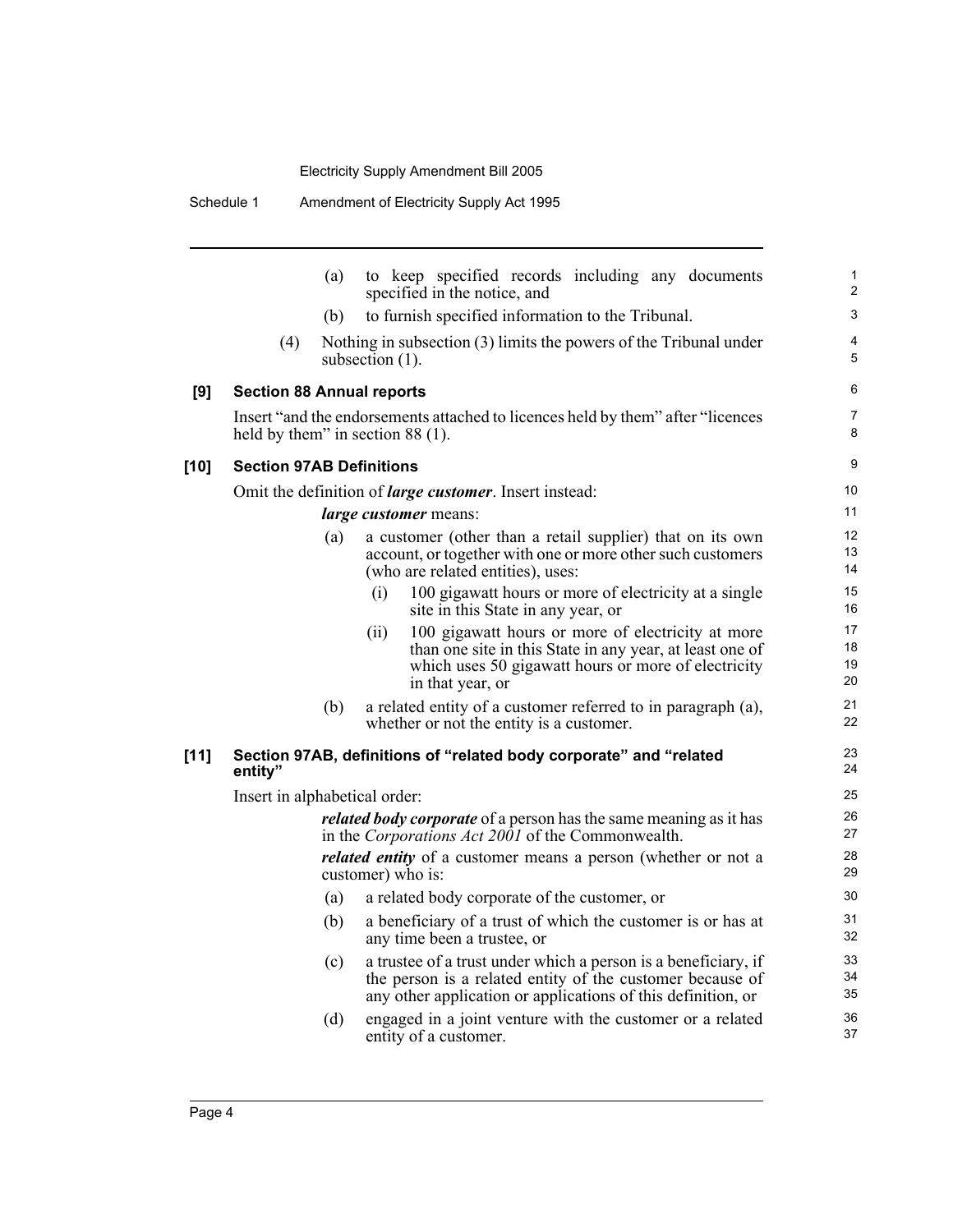| Schedule 1 |  |
|------------|--|
|            |  |

| $[12]$ |                                         |                           |     | <b>Section 97BB Benchmark participants</b>                                                                                                                                                                                                                                                                                                    | 1                               |  |
|--------|-----------------------------------------|---------------------------|-----|-----------------------------------------------------------------------------------------------------------------------------------------------------------------------------------------------------------------------------------------------------------------------------------------------------------------------------------------------|---------------------------------|--|
|        | Insert after section 97BB $(2)$ $(d)$ : |                           |     |                                                                                                                                                                                                                                                                                                                                               |                                 |  |
|        |                                         |                           | (e) | the circumstances when a related entity of a customer is<br>entitled to make an election to be subject to a greenhouse<br>gas benchmark as a large customer,                                                                                                                                                                                  | 3<br>4<br>5                     |  |
|        |                                         |                           | (f) | the circumstances when a person is taken to be engaged in<br>a joint venture with a customer or a related entity of a<br>customer.                                                                                                                                                                                                            | 6<br>$\overline{7}$<br>8        |  |
|        |                                         |                           | (g) | the electricity purchases to be taken into account for the<br>purpose of applying section 97BD (2) (a) to a benchmark<br>participant that is a large customer and is not the purchaser<br>of the whole or part of the electricity that qualifies it (either<br>in its own right or as a related entity of a customer) as a<br>large customer. | 9<br>10<br>11<br>12<br>13<br>14 |  |
| $[13]$ |                                         | gas benchmarks            |     | Section 97BD Principles for determining compliance with greenhouse                                                                                                                                                                                                                                                                            | 15<br>16                        |  |
|        | (3).                                    |                           |     | Insert "for the purposes of compliance with the participant's greenhouse gas<br>benchmark" after "for that year" where secondly occurring in section 97BD                                                                                                                                                                                     | 17<br>18<br>19                  |  |
| $[14]$ |                                         | benchmark purposes        |     | Section 97CC Restrictions on surrender of abatement certificates for                                                                                                                                                                                                                                                                          | 20<br>21                        |  |
|        |                                         |                           |     | Insert "for the purposes of compliance with the participant's greenhouse gas<br>benchmark" after "participant" where firstly occurring in section 97CC (1).                                                                                                                                                                                   | 22<br>23                        |  |
| $[15]$ |                                         |                           |     | <b>Section 97EE Duration of certificate</b>                                                                                                                                                                                                                                                                                                   | 24                              |  |
|        |                                         |                           |     | Insert after section 97EE $(2)$ (b):                                                                                                                                                                                                                                                                                                          | 25                              |  |
|        |                                         |                           | (c) | if the person registered as the owner of the abatement<br>certificate, by notice in writing, surrenders the certificate<br>the Scheme Administrator, and the<br>to<br>Scheme<br>Administrator accepts the surrender of the certificate.                                                                                                       | 26<br>27<br>28<br>29            |  |
| $[16]$ |                                         | <b>Section 105A</b>       |     |                                                                                                                                                                                                                                                                                                                                               | 30                              |  |
|        |                                         | Insert after section 105: |     |                                                                                                                                                                                                                                                                                                                                               |                                 |  |
|        | 105A                                    |                           |     | <b>Provision of information to Minister</b>                                                                                                                                                                                                                                                                                                   | 32                              |  |
|        |                                         | (1)                       |     | The Minister may, by notice in writing, require NEMMCO to<br>provide to the Minister the information specified in the notice.                                                                                                                                                                                                                 | 33<br>34                        |  |
|        |                                         | (2)                       |     | The Minister may only require information to be provided if<br>satisfied that it is required for the following purposes:                                                                                                                                                                                                                      | 35<br>36                        |  |
|        |                                         |                           |     |                                                                                                                                                                                                                                                                                                                                               |                                 |  |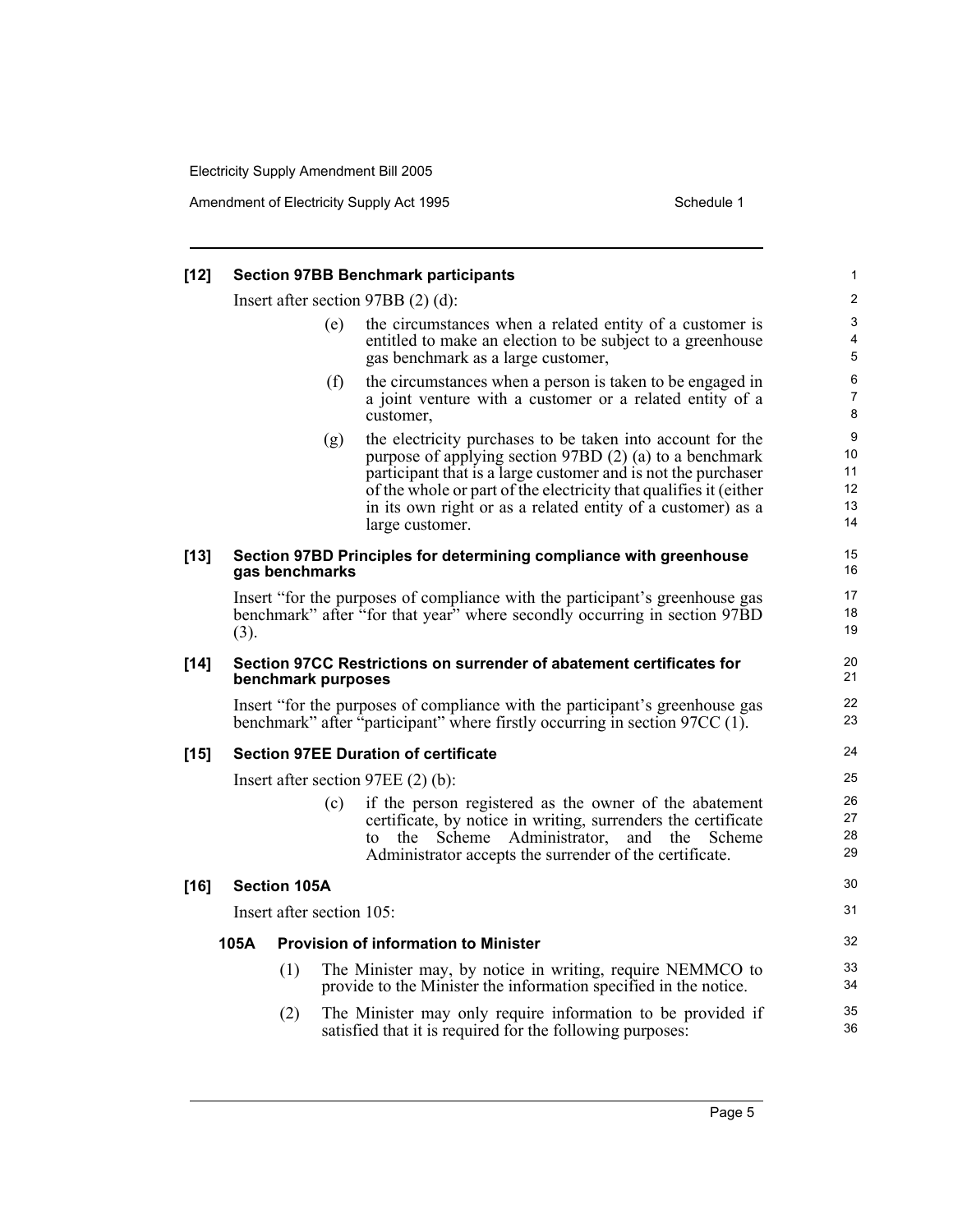Schedule 1 Amendment of Electricity Supply Act 1995

|        |                                                                                                                                                                                    | (a)  | notification of circumstances that may result in retailer of<br>last resort arrangements being required to be made,                                                                                      | $\mathbf{1}$<br>$\overline{c}$ |  |
|--------|------------------------------------------------------------------------------------------------------------------------------------------------------------------------------------|------|----------------------------------------------------------------------------------------------------------------------------------------------------------------------------------------------------------|--------------------------------|--|
|        |                                                                                                                                                                                    | (b)  | determination of whether to implement any such<br>arrangements,                                                                                                                                          | 3<br>4                         |  |
|        |                                                                                                                                                                                    | (c)  | the exercise by the Minister of functions under this Act or<br>the regulations.                                                                                                                          | 5<br>6                         |  |
|        | (3)                                                                                                                                                                                |      | NEMMCO must provide information if requested to do so by the<br>Minister in accordance with this section.                                                                                                | $\overline{7}$<br>8            |  |
|        | (4)                                                                                                                                                                                |      | The Minister must consult with NEMMCO before disclosing<br>information obtained under this section.                                                                                                      | 9<br>10                        |  |
| $[17]$ | <b>Section 106 Regulations</b>                                                                                                                                                     |      |                                                                                                                                                                                                          | 11                             |  |
|        |                                                                                                                                                                                    |      | Insert after section $106(1)$ (e):                                                                                                                                                                       | 12                             |  |
|        |                                                                                                                                                                                    | (e1) | requirements for the marking or labelling of the point of<br>supply in relation to the premises of wholesale or retail<br>customers,                                                                     | 13<br>14<br>15                 |  |
| $[18]$ | Section 106 (1) (j)                                                                                                                                                                |      |                                                                                                                                                                                                          | 16                             |  |
|        | Insert at the end of section $106(1)(i)$ :                                                                                                                                         |      |                                                                                                                                                                                                          |                                |  |
|        |                                                                                                                                                                                    | (i)  | permitting electricity prepayment meters for small retail<br>customers and requirements relating to<br>any such<br>prepayment meters.                                                                    | 18<br>19<br>20                 |  |
| $[19]$ | <b>Schedule 2 Licences</b>                                                                                                                                                         |      |                                                                                                                                                                                                          | 21                             |  |
|        |                                                                                                                                                                                    |      | Insert at the end of clause $8(3)(b)$ :                                                                                                                                                                  | 22                             |  |
|        |                                                                                                                                                                                    |      | , or                                                                                                                                                                                                     | 23                             |  |
|        |                                                                                                                                                                                    | (c)  | an endorsement attached to the licence.                                                                                                                                                                  | 24                             |  |
| $[20]$ | Schedule 2, clause 8A (5)                                                                                                                                                          |      |                                                                                                                                                                                                          | 25                             |  |
|        | Insert ", or an endorsement attached to," after "the conditions of".                                                                                                               |      |                                                                                                                                                                                                          |                                |  |
| $[21]$ |                                                                                                                                                                                    |      | Dictionary, definition of "distribution system"                                                                                                                                                          | 27                             |  |
|        |                                                                                                                                                                                    |      | Omit the definition. Insert instead:                                                                                                                                                                     | 28                             |  |
|        | distribution system means the electricity power lines and<br>associated equipment and electricity structures that are used to<br>convey and control the conveyance of electricity: |      |                                                                                                                                                                                                          | 29<br>30<br>31                 |  |
|        |                                                                                                                                                                                    | (a)  | to the premises of wholesale and retail customers, up to the<br>point of supply in relation to the premises (which may or<br>may not be situated on the building or land comprising the<br>premises), or | 32<br>33<br>34<br>35           |  |
|        |                                                                                                                                                                                    |      |                                                                                                                                                                                                          |                                |  |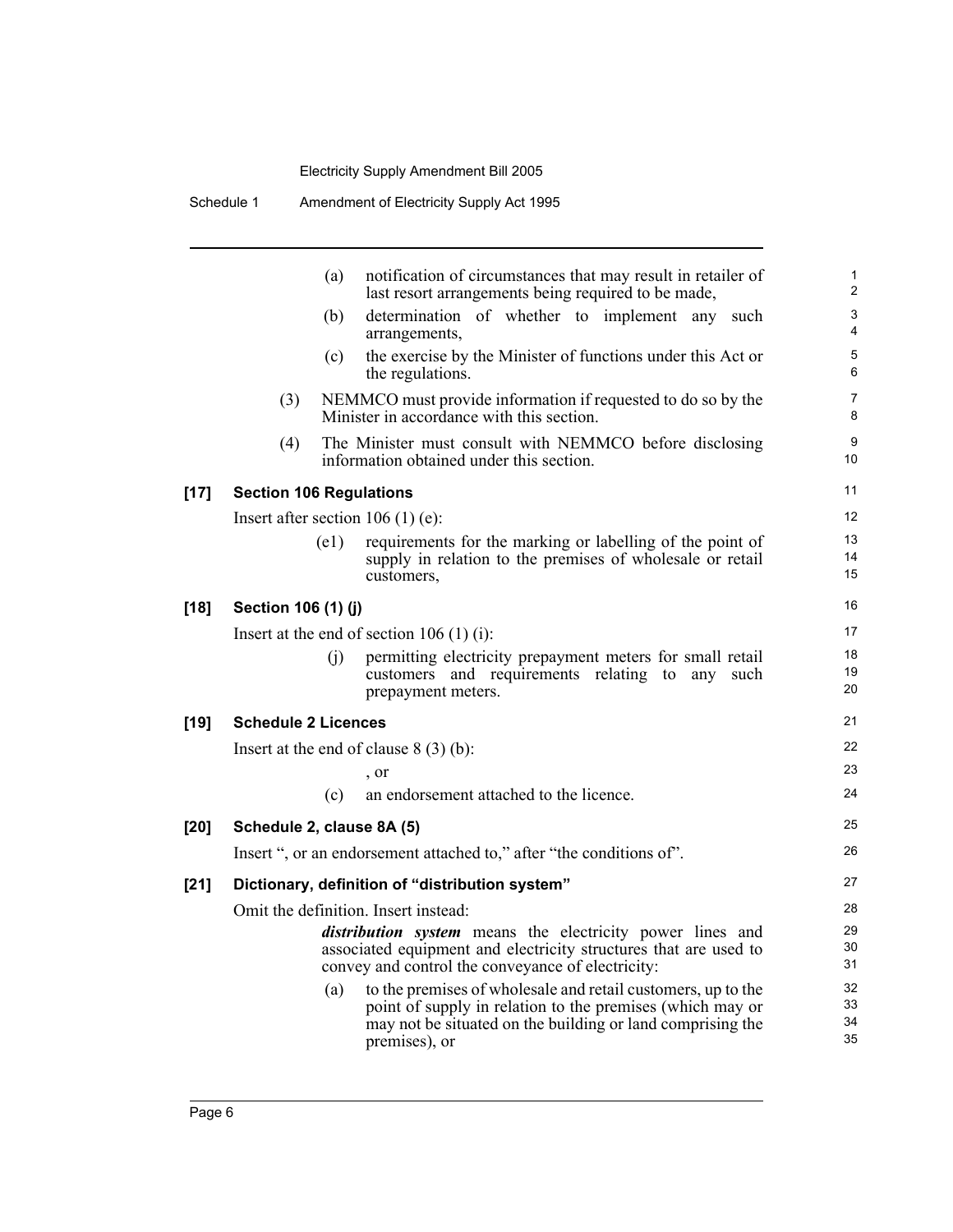Amendment of Electricity Supply Act 1995 Schedule 1

|        | to, from and along the rail network electricity system,<br>(b)                |                |  |  |
|--------|-------------------------------------------------------------------------------|----------------|--|--|
|        | but does not include a transmission system or any lines,                      | $\mathcal{P}$  |  |  |
|        | equipment and structures prescribed by the regulations.                       | 3              |  |  |
| $[22]$ | <b>Dictionary</b>                                                             | $\overline{4}$ |  |  |
|        | Insert in alphabetical order:                                                 |                |  |  |
|        | <b>NEMMCO</b> has the same meaning as it has in Part 8A.                      | 6              |  |  |
|        | <i>point of supply</i> , in relation to the premises of a wholesale or retail | 7              |  |  |
|        | customer or a class of wholesale or retail customers, means the               | 8              |  |  |
|        | point of supply to an electrical installation supplying electricity           | 9              |  |  |
|        | to the premises, as determined in accordance with the regulations.            | 10             |  |  |
|        |                                                                               |                |  |  |